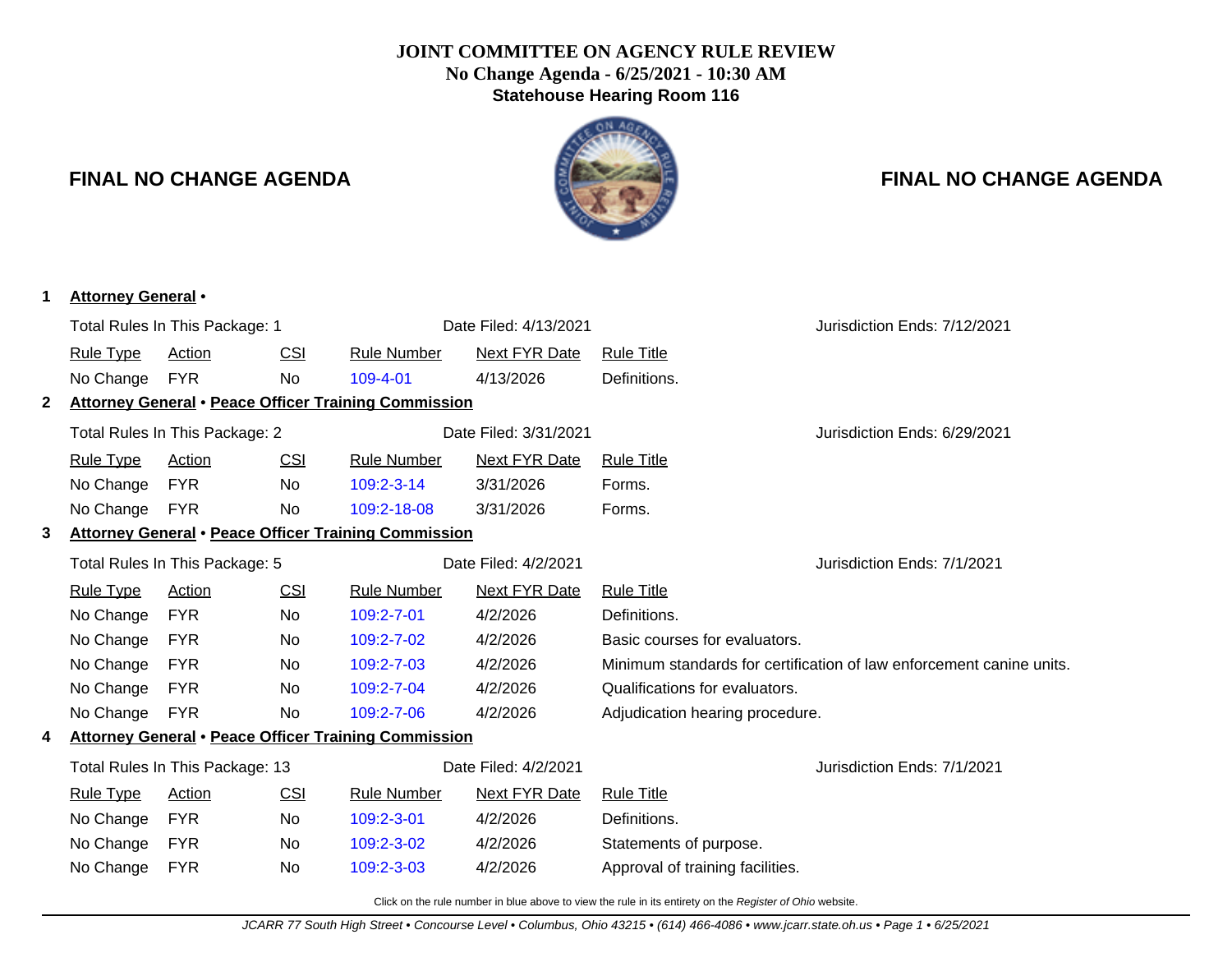#### **JOINT COMMITTEE ON AGENCY RULE REVIEW**

#### **FINAL NO CHANGE AGENDA**

## **6/25/2021 - 10:30 AM Statehouse Hearing Room 116** No Change FYR No [109:2-3-04](http://www.registerofohio.state.oh.us/jsps/publicdisplayrules/processPublicDisplayRules.jsp?entered_rule_no=109:2-3-04&doWhat=GETBYRULENUM&raID=0) 4/2/2026 Certification of commanders.

|   | No Change                      | <b>FYR</b>                                                  | No         | 109:2-3-05                                                  | 4/2/2026              | Certification of instructors.                                 |                                                                                   |  |  |  |  |
|---|--------------------------------|-------------------------------------------------------------|------------|-------------------------------------------------------------|-----------------------|---------------------------------------------------------------|-----------------------------------------------------------------------------------|--|--|--|--|
|   | No Change                      | <b>FYR</b>                                                  | No         | 109:2-3-06                                                  | 4/2/2026              | Approval of courses.                                          |                                                                                   |  |  |  |  |
|   | No Change                      | <b>FYR</b>                                                  | No         | 109:2-3-07                                                  | 4/2/2026              | Attendance requirements.                                      |                                                                                   |  |  |  |  |
|   | No Change                      | <b>FYR</b>                                                  | No         | 109:2-3-08                                                  | 4/2/2026              | Notebook.                                                     |                                                                                   |  |  |  |  |
|   | No Change                      | <b>FYR</b>                                                  | No         | 109:2-3-09                                                  | 4/2/2026              | Examination.                                                  |                                                                                   |  |  |  |  |
|   | No Change                      | <b>FYR</b>                                                  | No         | 109:2-3-10                                                  | 4/2/2026              | Firearms certification.                                       |                                                                                   |  |  |  |  |
|   | No Change                      | <b>FYR</b>                                                  | No         | 109:2-3-11                                                  | 4/2/2026              |                                                               | Private security academic training course certificate of completion.              |  |  |  |  |
|   | No Change                      | <b>FYR</b>                                                  | No         | 109:2-3-12                                                  | 4/2/2026              | Description of the private security academic training course. |                                                                                   |  |  |  |  |
|   | No Change                      | <b>FYR</b>                                                  | No         | 109:2-3-13                                                  | 4/2/2026              | Adjudication hearing procedure.                               |                                                                                   |  |  |  |  |
| 5 |                                |                                                             |            | <b>Attorney General . Peace Officer Training Commission</b> |                       |                                                               |                                                                                   |  |  |  |  |
|   |                                | Total Rules In This Package: 2                              |            |                                                             | Date Filed: 4/2/2021  |                                                               | Jurisdiction Ends: 7/1/2021                                                       |  |  |  |  |
|   | <b>Rule Type</b>               | Action                                                      | <b>CSI</b> | <b>Rule Number</b>                                          | Next FYR Date         | <b>Rule Title</b>                                             |                                                                                   |  |  |  |  |
|   | No Change                      | <b>FYR</b>                                                  | No         | 109:2-1-07                                                  | 4/2/2026              | Certificate of completion.                                    |                                                                                   |  |  |  |  |
|   | No Change                      | <b>FYR</b>                                                  | No         | 109:2-1-13                                                  | 4/2/2026              | Statutorily mandated training.                                |                                                                                   |  |  |  |  |
| 6 |                                | <b>Attorney General • Peace Officer Training Commission</b> |            |                                                             |                       |                                                               |                                                                                   |  |  |  |  |
|   | Total Rules In This Package: 1 |                                                             |            |                                                             | Date Filed: 4/2/2021  |                                                               | Jurisdiction Ends: 7/1/2021                                                       |  |  |  |  |
|   | <b>Rule Type</b>               | Action                                                      | <b>CSI</b> | <b>Rule Number</b>                                          | Next FYR Date         | <b>Rule Title</b>                                             |                                                                                   |  |  |  |  |
|   | No Change                      | <b>FYR</b>                                                  | No         | 109:2-9-10                                                  | 4/2/2026              | Examination.                                                  |                                                                                   |  |  |  |  |
| 7 | Auditor of State .             |                                                             |            |                                                             |                       |                                                               |                                                                                   |  |  |  |  |
|   |                                | Total Rules In This Package: 2                              |            |                                                             | Date Filed: 4/7/2021  |                                                               | Jurisdiction Ends: 7/6/2021                                                       |  |  |  |  |
|   | <b>Rule Type</b>               | <b>Action</b>                                               | <b>CSI</b> | <b>Rule Number</b>                                          | <b>Next FYR Date</b>  | <b>Rule Title</b>                                             |                                                                                   |  |  |  |  |
|   | No Change                      | <b>FYR</b>                                                  | No         | 117-3-02                                                    | 4/7/2026              | Execution of audit contracts.                                 |                                                                                   |  |  |  |  |
|   | No Change                      | <b>FYR</b>                                                  | No         | 117-10-01                                                   | 4/7/2026              | agricultural societies.                                       | Financial reporting and accounting: county agricultural societies and independent |  |  |  |  |
| 8 |                                | Department of Higher Education .                            |            |                                                             |                       |                                                               |                                                                                   |  |  |  |  |
|   |                                | Total Rules In This Package: 1                              |            |                                                             | Date Filed: 4/16/2021 |                                                               | Jurisdiction Ends: 7/15/2021                                                      |  |  |  |  |
|   | <b>Rule Type</b>               | <b>Action</b>                                               | <b>CSI</b> | <b>Rule Number</b>                                          | <b>Next FYR Date</b>  | <b>Rule Title</b>                                             |                                                                                   |  |  |  |  |
|   |                                |                                                             |            |                                                             |                       |                                                               |                                                                                   |  |  |  |  |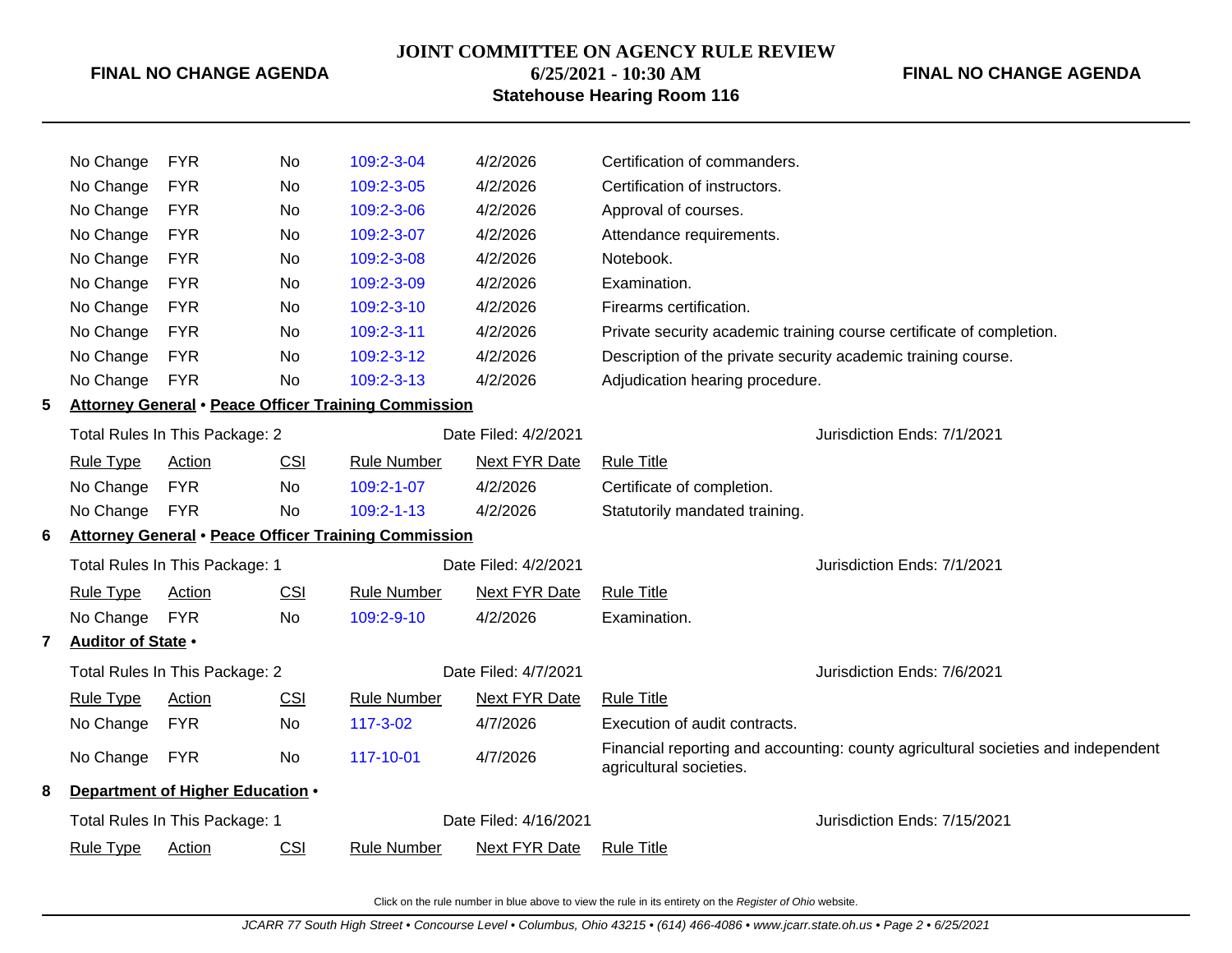#### **JOINT COMMITTEE ON AGENCY RULE REVIEW**

**6/25/2021 - 10:30 AM**

#### **Statehouse Hearing Room 116**

**FINAL NO CHANGE AGENDA**

|                                                  | No Change FYR                  |                                                        | No                   | 3333-1-07                                                          | 4/16/2026                   | Standards and processes for consideration of new graduate degrees and new graduate<br>programs of study. |
|--------------------------------------------------|--------------------------------|--------------------------------------------------------|----------------------|--------------------------------------------------------------------|-----------------------------|----------------------------------------------------------------------------------------------------------|
| 9                                                |                                |                                                        |                      | Department of Job and Family Services . ODJFS Practices            |                             |                                                                                                          |
|                                                  |                                | Total Rules In This Package: 1                         |                      |                                                                    | Date Filed: 3/29/2021       | Jurisdiction Ends: 6/27/2021                                                                             |
|                                                  | <b>Rule Type</b>               | Action                                                 | CSI                  | <b>Rule Number</b>                                                 | Next FYR Date               | <b>Rule Title</b>                                                                                        |
|                                                  | No Change                      | <b>FYR</b>                                             | <b>No</b>            | 5101:9-6-83                                                        | 3/29/2026                   | Child support enforcement agency (CSEA) administrative fund.                                             |
|                                                  |                                | 10 Department of Rehabilitation and Correction .       |                      |                                                                    |                             |                                                                                                          |
|                                                  |                                | Total Rules In This Package: 3<br>Date Filed: 4/9/2021 |                      |                                                                    | Jurisdiction Ends: 7/8/2021 |                                                                                                          |
|                                                  | <b>Rule Type</b>               | Action                                                 | CSI                  | <b>Rule Number</b>                                                 | <b>Next FYR Date</b>        | <b>Rule Title</b>                                                                                        |
|                                                  | No Change                      | <b>FYR</b>                                             | No                   | 5120-2-03.1                                                        | 1/15/2025                   | Determination of stated prison terms and life sentences when multiple terms or sentences<br>are imposed. |
|                                                  | No Change                      | <b>FYR</b>                                             | No                   | 5120-2-03.2                                                        | 1/15/2025                   | Determination of multiple sentences.                                                                     |
|                                                  | No Change                      | <b>FYR</b>                                             | <b>No</b>            | 5120-2-06                                                          | 1/15/2025                   | Earned credit for productive program participation.                                                      |
| 11 Department of Rehabilitation and Correction . |                                |                                                        |                      |                                                                    |                             |                                                                                                          |
|                                                  |                                | Total Rules In This Package: 3<br>Date Filed: 4/9/2021 |                      |                                                                    | Jurisdiction Ends: 7/8/2021 |                                                                                                          |
|                                                  | <b>Rule Type</b>               | Action                                                 | CSI                  | <b>Rule Number</b>                                                 | Next FYR Date               | <b>Rule Title</b>                                                                                        |
|                                                  | No Change                      | <b>FYR</b>                                             | No                   | 5120-2-14                                                          | 1/15/2026                   | Risk reduction sentence.                                                                                 |
|                                                  | No Change                      | <b>FYR</b>                                             | No                   | 5120-9-49                                                          | 1/15/2026                   | Public records.                                                                                          |
|                                                  | No Change                      | <b>FYR</b>                                             | No                   | 5120-14-01                                                         | 1/15/2026                   | Certificate of achievement and employability.                                                            |
|                                                  |                                | 12 Emergency Response Commission .                     |                      |                                                                    |                             |                                                                                                          |
|                                                  | Total Rules In This Package: 3 |                                                        | Date Filed: 4/7/2021 |                                                                    | Jurisdiction Ends: 7/6/2021 |                                                                                                          |
|                                                  | <b>Rule Type</b>               | Action                                                 | CSI                  | <b>Rule Number</b>                                                 | Next FYR Date               | <b>Rule Title</b>                                                                                        |
|                                                  | No Change                      | <b>FYR</b>                                             | Yes                  | 3750-25-01                                                         | 3/17/2026                   | Facilities subject to emergency release notification requirements.                                       |
|                                                  | No Change                      | <b>FYR</b>                                             | Yes                  | 3750-25-12                                                         | 3/17/2026                   | Determining notification requirements of mixtures or solutions.                                          |
|                                                  | No Change                      | <b>FYR</b>                                             | Yes                  | 3750-25-13                                                         | 3/17/2026                   | Release notification requirements for radionuclides and solid particles.                                 |
|                                                  |                                |                                                        |                      | 13 Office of Budget and Management • Higher Education Fiscal Watch |                             |                                                                                                          |
|                                                  |                                | Total Rules In This Package: 1                         |                      |                                                                    | Date Filed: 4/9/2021        | Jurisdiction Ends: 7/8/2021                                                                              |
|                                                  | <b>Rule Type</b>               | Action                                                 | <b>CSI</b>           | <b>Rule Number</b>                                                 | Next FYR Date               | <b>Rule Title</b>                                                                                        |
|                                                  |                                |                                                        |                      |                                                                    |                             |                                                                                                          |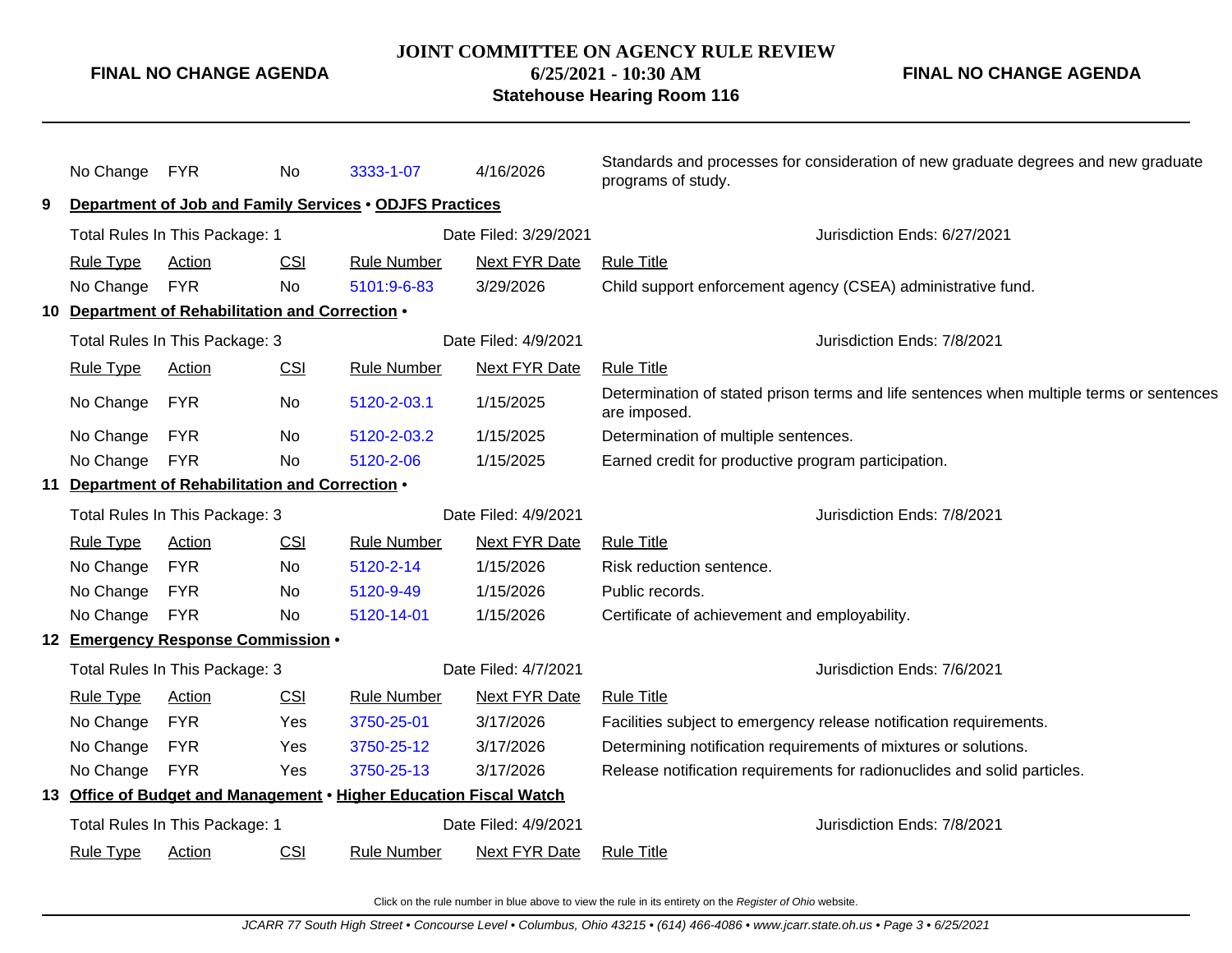#### **JOINT COMMITTEE ON AGENCY RULE REVIEW**

**6/25/2021 - 10:30 AM**

#### **Statehouse Hearing Room 116**

**FINAL NO CHANGE AGENDA**

| No Change FYR                                             |                                             | No                    | 126:3-1-01                                        | 10/1/2025                    | Reporting requirements for state universities and colleges; fiscal watch and governance<br>authority procedures. |  |  |  |  |  |
|-----------------------------------------------------------|---------------------------------------------|-----------------------|---------------------------------------------------|------------------------------|------------------------------------------------------------------------------------------------------------------|--|--|--|--|--|
|                                                           | 14 Ohio Environmental Protection Agency .   |                       |                                                   |                              |                                                                                                                  |  |  |  |  |  |
| Total Rules In This Package: 13                           |                                             |                       |                                                   | Date Filed: 4/9/2021         | Jurisdiction Ends: 7/8/2021                                                                                      |  |  |  |  |  |
| <b>Rule Type</b>                                          | <b>Action</b>                               | CSI                   | <b>Rule Number</b>                                | <b>Next FYR Date</b>         | <b>Rule Title</b>                                                                                                |  |  |  |  |  |
| No Change                                                 | <b>FYR</b>                                  | Yes                   | 3745-104-03                                       | 4/9/2026                     | Exemptions.                                                                                                      |  |  |  |  |  |
| No Change                                                 | <b>FYR</b>                                  | Yes                   | 3745-104-04                                       | 4/9/2026                     | List of substances.                                                                                              |  |  |  |  |  |
| No Change                                                 | <b>FYR</b>                                  | Yes                   | 3745-104-07                                       | 4/9/2026                     | Management.                                                                                                      |  |  |  |  |  |
| No Change                                                 | <b>FYR</b>                                  | <b>Yes</b>            | 3745-104-09                                       | 4/9/2026                     | Hazard assessment: offsite consequence analysis parameters.                                                      |  |  |  |  |  |
| No Change                                                 | <b>FYR</b>                                  | Yes                   | 3745-104-13                                       | 4/9/2026                     | Hazard assessment: defining offsite impacts - environment.                                                       |  |  |  |  |  |
| No Change                                                 | <b>FYR</b>                                  | Yes                   | 3745-104-14                                       | 4/9/2026                     | Hazard assessment: review and update.                                                                            |  |  |  |  |  |
| No Change                                                 | <b>FYR</b>                                  | Yes                   | 3745-104-15                                       | 4/9/2026                     | Hazard assessment: documentation.                                                                                |  |  |  |  |  |
| No Change                                                 | <b>FYR</b>                                  | Yes                   | 3745-104-20                                       | 4/9/2026                     | Program two prevention program: training.                                                                        |  |  |  |  |  |
| No Change                                                 | <b>FYR</b>                                  | Yes                   | 3745-104-39                                       | 4/9/2026                     | Assertation of claims of trade secret information.                                                               |  |  |  |  |  |
| No Change                                                 | <b>FYR</b>                                  | Yes                   | 3745-104-40                                       | 4/9/2026                     | Substantiating trade secret information.                                                                         |  |  |  |  |  |
| No Change<br><b>FYR</b><br>Yes<br>3745-104-44             |                                             | 4/9/2026              | Risk management plan: five-year accident history. |                              |                                                                                                                  |  |  |  |  |  |
| No Change<br><b>FYR</b><br>Yes<br>3745-104-48<br>4/9/2026 |                                             |                       | Risk management plan: certification.              |                              |                                                                                                                  |  |  |  |  |  |
| No Change                                                 | FYR                                         | Yes                   | 3745-104-50                                       | 4/9/2026                     | Recordkeeping.                                                                                                   |  |  |  |  |  |
|                                                           | 15 State Highway Patrol Retirement System . |                       |                                                   |                              |                                                                                                                  |  |  |  |  |  |
| Total Rules In This Package: 3                            |                                             | Date Filed: 3/29/2021 |                                                   | Jurisdiction Ends: 6/27/2021 |                                                                                                                  |  |  |  |  |  |
| <b>Rule Type</b>                                          | <b>Action</b>                               | <b>CSI</b>            | <b>Rule Number</b>                                | <b>Next FYR Date</b>         | <b>Rule Title</b>                                                                                                |  |  |  |  |  |
| No Change                                                 | <b>FYR</b>                                  | No                    | 5505-1-01                                         | 3/29/2026                    | Rule adoption - method of public notice.                                                                         |  |  |  |  |  |
| No Change                                                 | <b>FYR</b>                                  | No                    | 5505-3-01                                         | 3/29/2026                    | Eligibility date of retirement benefits.                                                                         |  |  |  |  |  |
| No Change                                                 | <b>FYR</b>                                  | No                    | 5505-7-01                                         | 3/29/2026                    | Calculation of retirement benefits.                                                                              |  |  |  |  |  |
|                                                           | 16 State Lottery Commission .               |                       |                                                   |                              |                                                                                                                  |  |  |  |  |  |
| Total Rules In This Package: 5                            |                                             |                       | Date Filed: 4/14/2021                             | Jurisdiction Ends: 7/13/2021 |                                                                                                                  |  |  |  |  |  |
| <b>Rule Type</b>                                          | <b>Action</b>                               | <b>CSI</b>            | <b>Rule Number</b>                                | <b>Next FYR Date</b>         | <b>Rule Title</b>                                                                                                |  |  |  |  |  |
| No Change                                                 | <b>FYR</b>                                  | <b>No</b>             | 3770-6-01                                         | 8/15/2025                    | Personal information systems definitions.                                                                        |  |  |  |  |  |
| No Change                                                 | <b>FYR</b>                                  | <b>No</b>             | 3770-6-02                                         | 8/15/2025                    | Procedures for accessing confidential personal information.                                                      |  |  |  |  |  |
|                                                           |                                             |                       |                                                   |                              |                                                                                                                  |  |  |  |  |  |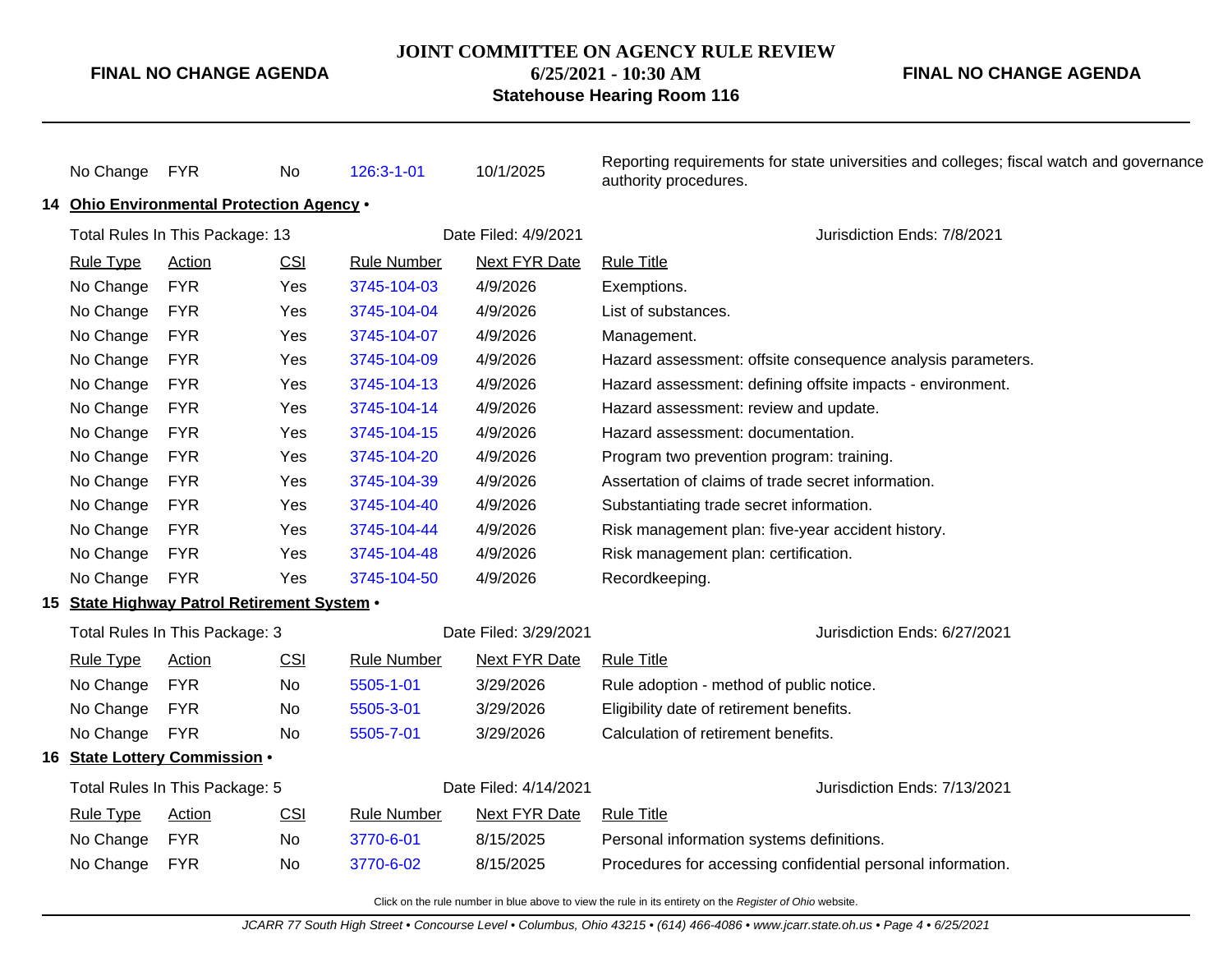#### **JOINT COMMITTEE ON AGENCY RULE REVIEW**

**6/25/2021 - 10:30 AM**

#### **Statehouse Hearing Room 116**

**FINAL NO CHANGE AGENDA**

| No Change                | <b>FYR</b>                      | No  | 3770-6-03                                                    | 8/15/2025             | Valid reasons for accessing confidential personal information.                                                       |
|--------------------------|---------------------------------|-----|--------------------------------------------------------------|-----------------------|----------------------------------------------------------------------------------------------------------------------|
| No Change                | <b>FYR</b>                      | No  | 3770-6-04                                                    | 8/15/2025             | Confidentiality statutes.                                                                                            |
| No Change FYR            |                                 | No  | 3770-6-05                                                    | 8/15/2025             | Restricting and logging access to confidential personal information in computerized<br>personal information systems. |
|                          |                                 |     | 17 State Lottery Commission . Video Lottery Gaming Terminals |                       |                                                                                                                      |
|                          | Total Rules In This Package: 4  |     |                                                              | Date Filed: 4/14/2021 | Jurisdiction Ends: 7/13/2021                                                                                         |
| <b>Rule Type</b>         | <b>Action</b>                   | CSI | <b>Rule Number</b>                                           | <b>Next FYR Date</b>  | <b>Rule Title</b>                                                                                                    |
| No Change                | <b>FYR</b>                      | Yes | 3770:2-3-02                                                  | 10/28/2025            | Video lottery licenses; application review process.                                                                  |
| No Change                | <b>FYR</b>                      | Yes | 3770:2-3-06                                                  | 10/28/2025            | Video lottery licenses; fines.                                                                                       |
| No Change                | <b>FYR</b>                      | Yes | 3770:2-3-09                                                  | 10/28/2025            | Video lottery licenses; records and audits and inspection of video lottery agent premises.                           |
| No Change                | <b>FYR</b>                      | Yes | 3770:2-6-05                                                  | 10/28/2025            | Video lottery operations; advertising and promotion.                                                                 |
| 18 State Medical Board . |                                 |     |                                                              |                       |                                                                                                                      |
|                          | Total Rules In This Package: 23 |     | Date Filed: 4/12/2021                                        |                       | Jurisdiction Ends: 7/11/2021                                                                                         |
| <b>Rule Type</b>         | Action                          | CSI | <b>Rule Number</b>                                           | <b>Next FYR Date</b>  | <b>Rule Title</b>                                                                                                    |
| No Change                | <b>FYR</b>                      | Yes | 4731-13-02                                                   | 4/12/2026             | Filing request for hearing.                                                                                          |
| No Change                | <b>FYR</b>                      | Yes | 4731-13-04                                                   | 4/12/2026             | Consolidation.                                                                                                       |
| No Change                | <b>FYR</b>                      | Yes | 4731-13-05                                                   | 4/12/2026             | Intervention.                                                                                                        |
| No Change                | <b>FYR</b>                      | Yes | 4731-13-10                                                   | 4/12/2026             | Computation and extension of time.                                                                                   |
| No Change                | <b>FYR</b>                      | Yes | 4731-13-11                                                   | 4/12/2026             | Notice of hearings.                                                                                                  |
| No Change                | <b>FYR</b>                      | Yes | 4731-13-12                                                   | 4/12/2026             | Transcripts.                                                                                                         |
| No Change                | <b>FYR</b>                      | Yes | 4731-13-14                                                   | 4/12/2026             | Mileage reimbursement and witness fees.                                                                              |
| No Change                | <b>FYR</b>                      | Yes | 4731-13-18                                                   | 4/12/2026             | Exchange of documents and witness lists.                                                                             |
| No Change                | <b>FYR</b>                      | Yes | 4731-13-20                                                   | 4/12/2026             | Depositions in lieu of live testimony.                                                                               |
| No Change                | <b>FYR</b>                      | Yes | 4731-13-20.1                                                 | 4/12/2026             | Electronic testimony.                                                                                                |
| No Change                | <b>FYR</b>                      | Yes | 4731-13-21                                                   | 4/12/2026             | Prior action by the state medical board.                                                                             |
| No Change                | <b>FYR</b>                      | Yes | 4731-13-22                                                   | 4/12/2026             | Stipulation of facts.                                                                                                |
| No Change                | <b>FYR</b>                      | Yes | 4731-13-23                                                   | 4/12/2026             | Witnesses.                                                                                                           |
| No Change                | <b>FYR</b>                      | Yes | 4731-13-24                                                   | 4/12/2026             | Conviction of a crime.                                                                                               |
| No Change                | <b>FYR</b>                      | Yes | 4731-13-25                                                   | 4/12/2026             | Evidence.                                                                                                            |
| No Change                | <b>FYR</b>                      | Yes | 4731-13-26                                                   | 4/12/2026             | Broadcasting and photographing administrative hearings.                                                              |
|                          |                                 |     |                                                              |                       |                                                                                                                      |